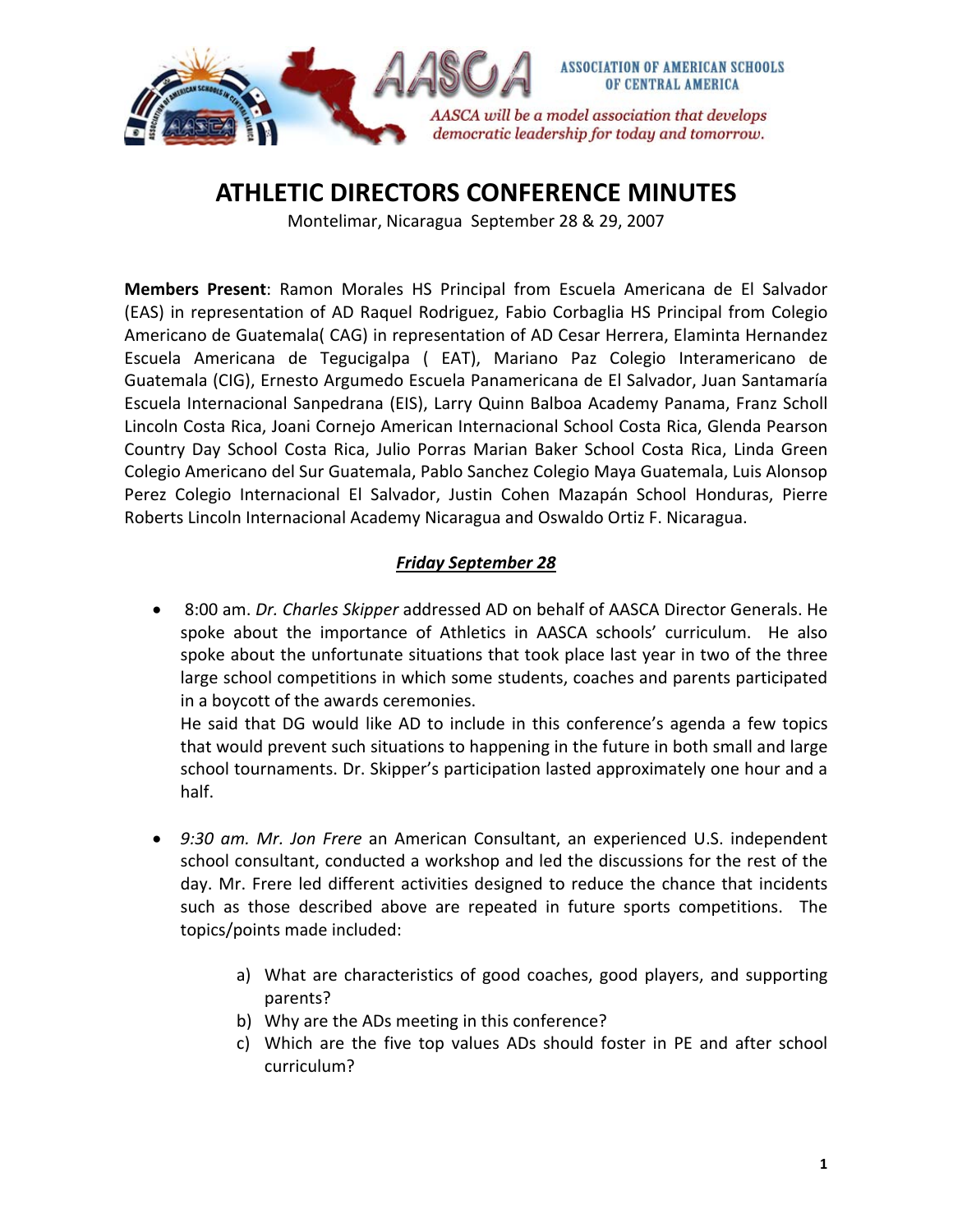

- d) Education of our coaches, parents and students needs to be one of our priorities and we must ensure that AASCA competitions are ruled by concrete guidelines.
- e) Identification of the elements that created the problems last year and discussion of possible solutions.
- f) Important point: A program without a mission can not work well.
- g) A commission was formed to write the Mission of AASCA athletic events.
- h) Another commission was formed to elaborate the Code of conduct of: Parents, Coaches & Students.
- i) Discussion of sport culture in USA. Nowadays all possible resources are devoted to make tournaments as competitive as possible. The pressure on athletes from schools and parents begins early.
- j) What parents SHOULD DO and what parents SHOULDN'T DO if their child(ren) is/are involved in sports
- k) Discussion of concept of "parents‐helicopters".
- l) How to deal with parents? Mr. Frere gave the ADs a list of questions that can be asked to parents to know whether they are pressuring so much their children, whether they are playing their role as supporting parents, whether they are on the same page and sharing the same goals as the Athletic Department.
- m) Another list was given to ADs of which items coaches should not negotiate with parents.
- Some ADs gave their opinion about the sport culture in AASCA events. Thoughts were given to under which conditions AASCA sports events began, their original goals. AASCA sports events have changed their mission from intercultural exchange to an extreme competitive one in which winning at any cost seems to dominate some students, parents and coaches' minds.
- It seems that communication with parents especially those attending AASCA sports events is something that ADs have to work a lot on.

The day ended with ADs thinking about the discussions that took place throughout the day. It was agreed that the Mission, the Codes of conduct and some other formats were going to be worked on the following day.

The issues that ADs were told the DGs wanted them to address were:

1. Revisit the AASCA guidelines for Athletic events and formulate an AASCA Code that would be used by each school. This code should include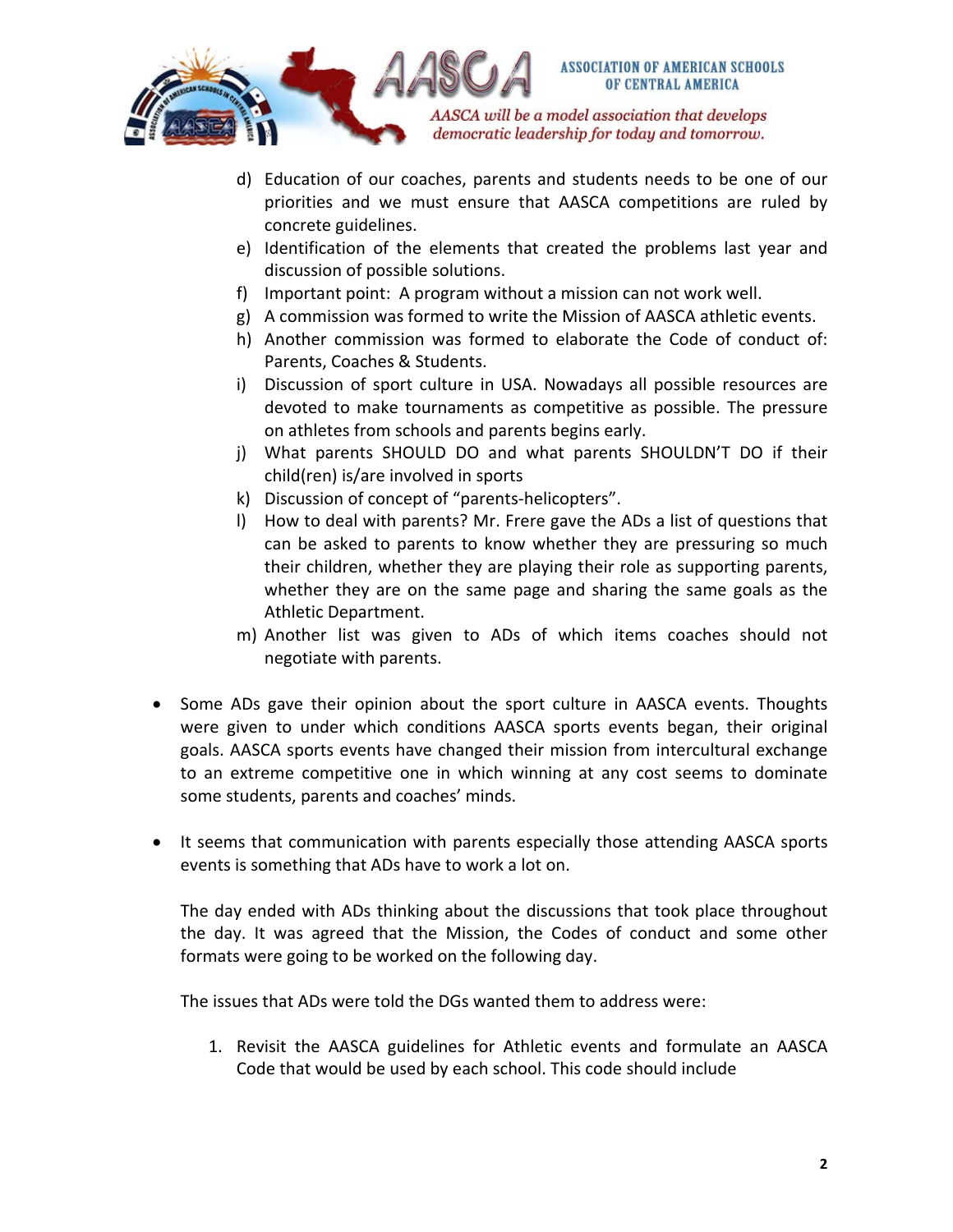

expectations for students, coaches, and parents. A pre‐game protocol was also developed, and it is to be read before every game. DONE.

- 2. Consider adopting rules prohibiting the use of professional cheering groups or other outsiders at AASCA events: This issue was taken up at the Director's meeting last May and is to be reflected in the updated version of the AASCA rules and regulations. DONE.
- 3. Consider adopting the rule that the host school should arrange for additional security to keep non-athlete off the field or courts until all participants and coaches and officials have had the chance to leave the field or court. This issue was taken up at the Director's meeting last May and ADs are aware of this measurement.
- 4. Review the advisability of the use of national cheers/flags and cheering in general in light of our goal building an AASCA Spirit of Competition".. ADs think that national flags, national anthems and cheers should continue to be permitted in AASCA events since these elements represent respect more than anything. Every effort should be done to educate all the people involved Parents, Coaches and Players to be respectful and abide the AASCA rules; this is the core of the question. Offensive cheers should not be permitted. DONE
- 5. Review the use of noisemakers of various kinds. This issue was taken up at the Director's meeting last May and it is to be reflected in the updated version of the AASCA rules and regulations. It is also include in *The Parental Code of Conduct*. DONE.
- 6. Consider requiring the attendance of a non‐AD administrator from competing schools at all large school tournaments which could be anyone that is not the AD and is designated by the Director to act with administrative authority. This issue was taken up at the Director's meeting last May and it is to be reflected in the updated version of the AASCA rules and regulations. DONE
- 7. To formalize a protest process for AASCA events. A format was developed in this conference. DONE
- 8. To articulate the expectation that any school or schools participating in an AASCA event must participate in all elements of that event.. This issue was taken up at the Director's meeting last May. An "AASCA Claim for Variation from Event Protocol "was developed in this conference. DONE
- 9. It is the responsibility of the host school to ensure that someone with appropriate authority is on site for each site used during a competition. This issue was taken up at the Director's meeting last May and it is to be reflected in the updated version of the AASCA rules and regulations. DONE.
- 10. Require that all the Athletic Directors attending a tournament be present for the championship games to help out as needed. This issue was taken up at the Director's meeting last May and it is to be reflected in the updated version of the AASCA rules and regulations. DONE.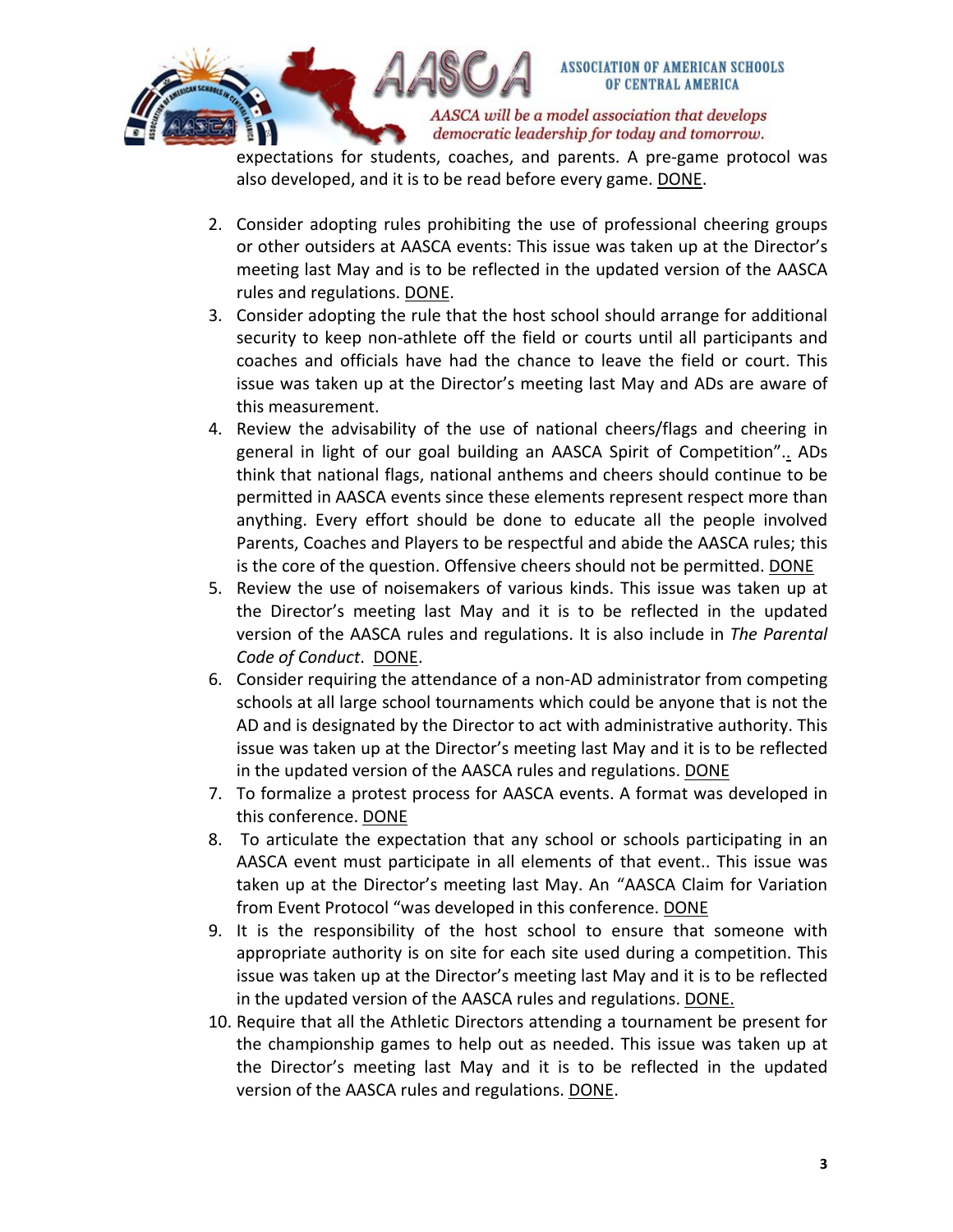

- 11. The host schools must take steps to secure that player and coach areas both during and after the games. This is to be reflected in the updated version of the AASCA rules and regulations. DONE.
- 12. Develop guidelines for the awards at AASCA athletic events including the criteria, who is to decide, and what is to be done in cases of a tie. This is stated in the "AASCA Athletic Rules and Regulations" but it needs to be revised by ADs in the future. It is not proper for example to let the referees to choose the Sportmanship award since these people do not understand what really the spirit of an AASCA tournament is.

#### *Saturday September 29*

The morning session was used by ADs to write the Mission of AASCA Athletics events, the Code of conduct for Parents, Coaches and Students as well as other formats.

### **AASCA ATHLETIC MISSION**

Provide students with the opportunity to learn and grow for life through participation in games and tournaments within a framework of enjoyment and friendship in which values prevail over winning and losing.

# **AASCA COACHES' CODE OF CONDUCT**

I hereby commit myself to abide by this Coaches' Code of Conduct, which describes the minimum expectations required from an AASCA Coach.

- I will abide by and support the AASCA Athletic Mission and its rules and regulations.
- I will dedicate myself to put the athletes' physical and emotional welfare over my personal desire to win.
- I will treat each athlete as an individual, not as a professional player, keeping in mind that there may be a significant difference in emotional and physical development among athletes of the same age group.
- I am committed to give the best of me in order to provide athletes with a secure and safe environment for practices and games.
- I am committed to use at all times possible, during practices and games; positive and motivating reinforcements instead of negative observations.
- I am committed to constantly up-date the rules of the sports I am training, as well as teach them to my players.
- I am committed to act as a leader and guide my players with good behavior, showing a high level of sportsmanship and always promoting a "fair game".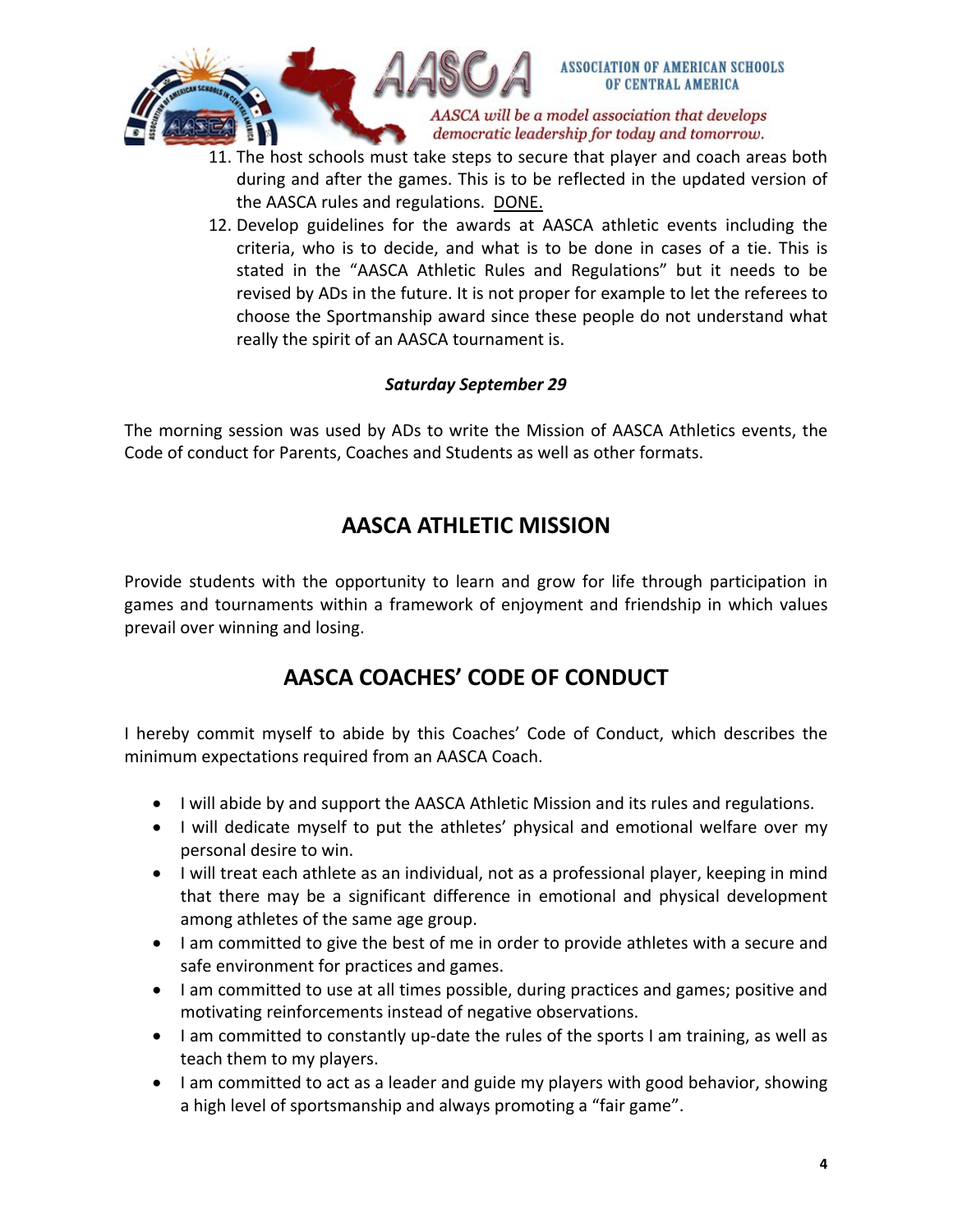

- I understand that I am training children and young people not young adults.
- I am committed to use appropriate language to address to all people involved in the tournament.
- I am committed to use adequate creative athletic activities that foster good communication, empathy, synergy and teamwork.

Coache's name and signature:  $\blacksquare$ 

Date: \_\_\_\_\_\_\_\_\_\_\_\_\_\_\_\_\_\_\_\_\_\_\_\_\_\_\_\_\_\_\_\_\_\_\_\_\_\_\_

# **AASCA PARENTAL ATHLETIC CODE OF CONDUCT**

- I will refrain from coaching or directing my child or other student athletes during games and practices.
- I will respect the officials and their authority during games and will never question, discuss or confront coaches at the athletic venue
- I will take time to speak to coaches at an agreed upon time and place.
- I will remember that student athletes participate for development of skills, for personal and team's growth and enjoyment and that the game is for youth, not adults.
- I will teach my child that doing one's best is more important than winning, so that my child will never feel defeated by the outcome of a game or his/her performance.
- I will educate my child in the importance of treating the other players, coaches, officials and spectators with respect regardless of race, creed, color, sex or ability.
- I will promote the emotional and physical well being of the student athletes ahead of any personal desire I may have for my child to win.
- I will not encourage any behaviors or practices that could endanger the health and well being of the student athletes.
- I (and my guests) will be positive role models for my child and encourage sportsmanship by showing respect and courtesy, and by demonstrating positive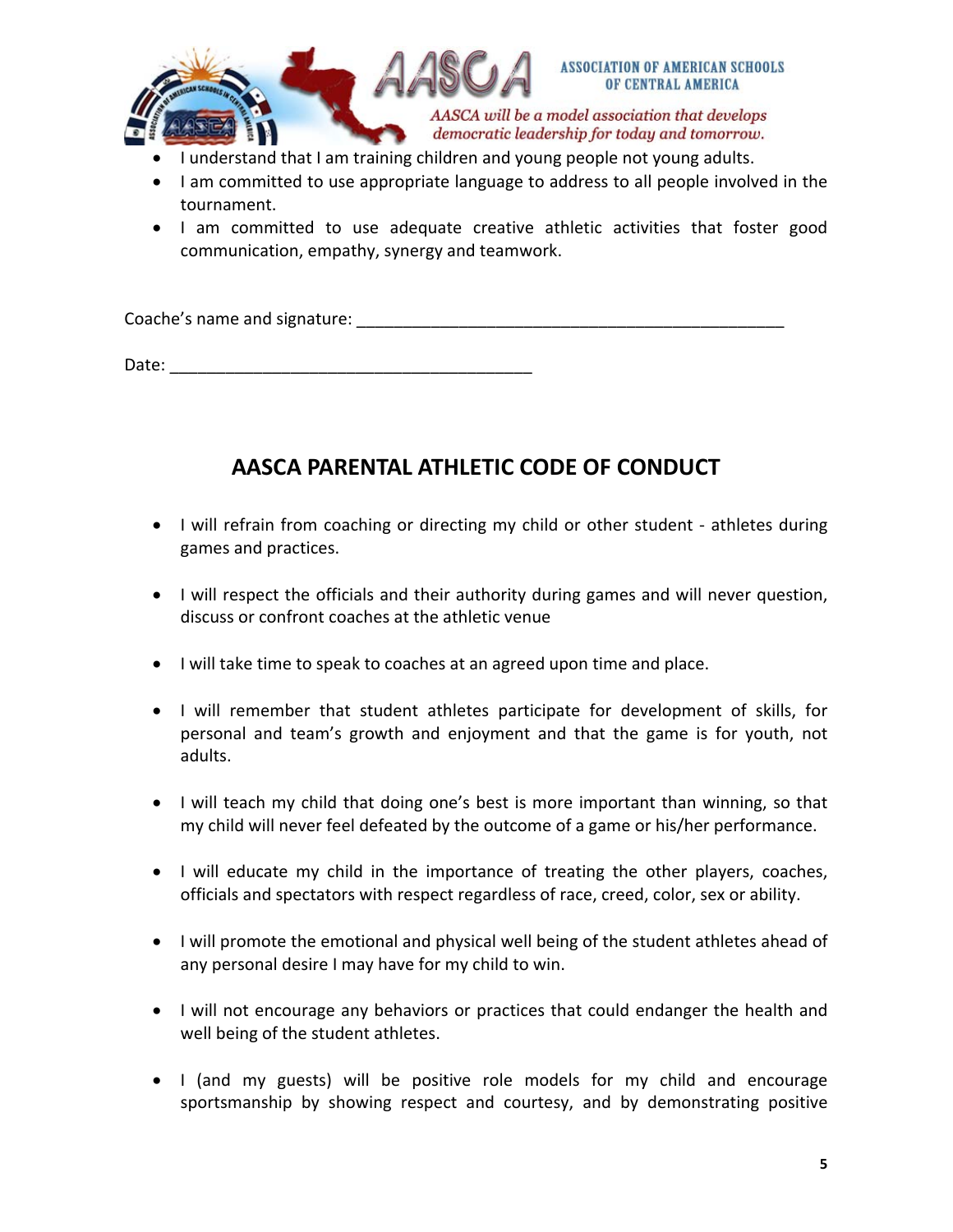

AASCA will be a model association that develops democratic leadership for today and tomorrow.

support for all coaches, officials and spectators at every game, practice, or sporting event.

- I (and my guests) will not engage in unsportsmanlike conduct with any official, coach, student-athlete, parent or spectator such as booing or taunting, refusing to shake hands, or using profane language or gestures.
- I will not take any noisemakers to my child's games.
- I will educate my guest of this code of conduct and they need to abide by all of the rules.
- *I understand that any violation of this code of conduct will be cause for immediate dismissal (initially) from the athletic venue. This could be followed by a suspension or a ban from future athletic events.*

I have read, understand and agree to abide by the parent's code of conduct at all AASCA athletic events.

| <b>Student-Athlete Name:</b> | <b>Grade Level:</b> |
|------------------------------|---------------------|
|                              |                     |

**Parent Name and Signature: \_\_\_\_\_\_\_\_\_\_\_\_\_\_\_\_\_\_\_\_\_\_\_\_Date:\_\_\_\_\_\_\_\_\_**

**This form must be returned to the A.D prior to athletic participation. Athletes will not be allowed to participate without the completion and return of this form.**

### **AASCA TOURNAMENT EVALUATION FORM**

#### *Association of American Schools of Central America*

| Name                                         | οf                                     | Tournament |
|----------------------------------------------|----------------------------------------|------------|
| Dates Held                                   | Tournament                             | Site :     |
| Total Number of Teams Participating<br>Teams | Number of Boys' Teams Number of Girls' |            |

Rate the following on a scale from 1‐5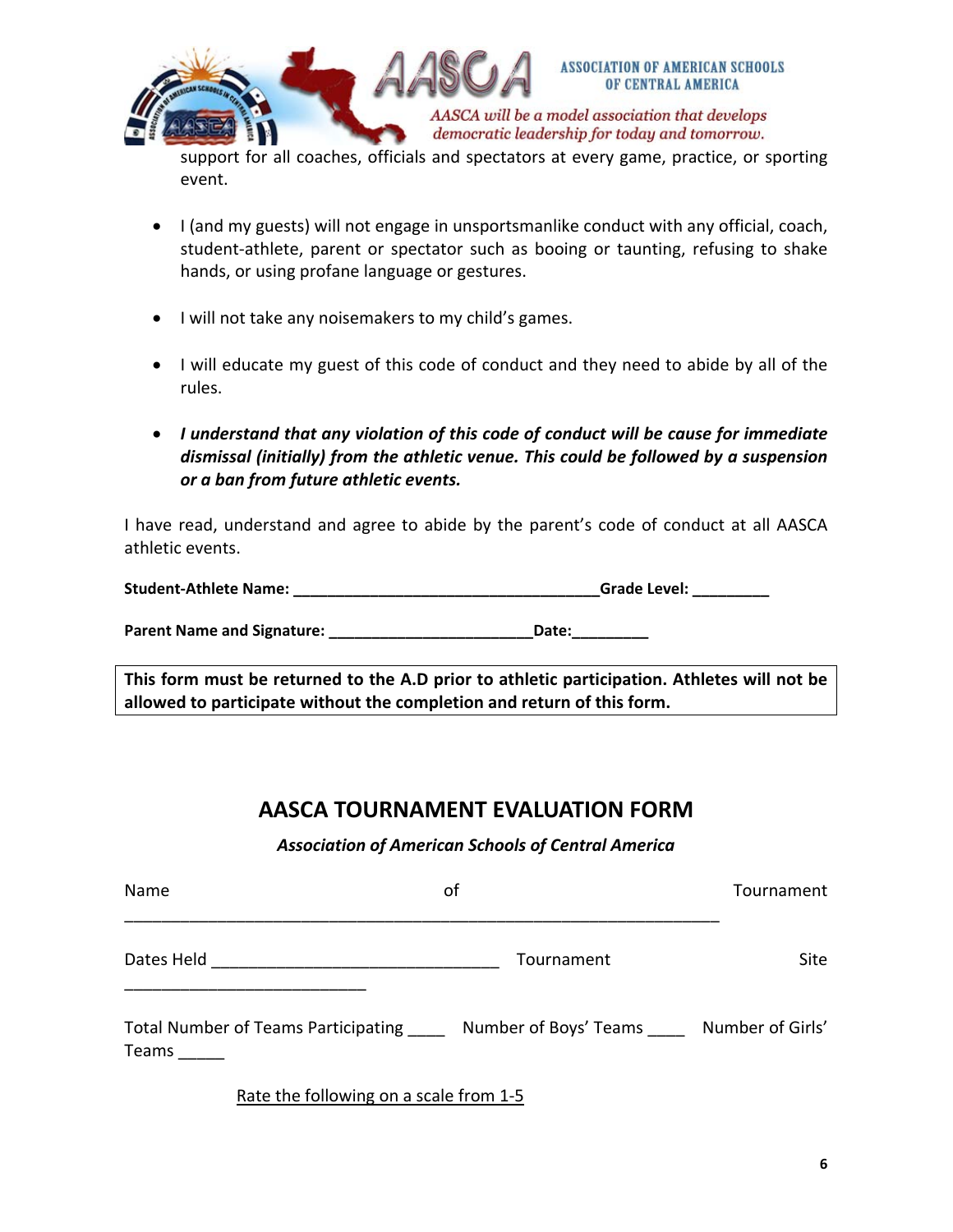

- 4 = Very Good
- $3 = Good$
- 2 = Needs to Improve (*please elaborate in the comments section)*
- 1= Not Applicable *(please elaborate in the comments section*)

| Pre-Tournament Communication                                        | Crowd Behavior / Control  |
|---------------------------------------------------------------------|---------------------------|
| <b>Communication during Tournament</b>                              | <b>Tournament Program</b> |
| Transportation (to/from/during tournament) _____ Playing Facilities |                           |
| Food Availability / Quality                                         | Officiating               |
| Accommodations/Hotel                                                | Website Information       |
| Participant Behavior in Hotel                                       | <b>Opening Ceremony</b>   |
| Awards (trophies, badges, medals)                                   | __ Closing Ceremony       |
| Participant Behavior during the event                               | Ice-Breaker Event         |

Comments: use other sheets if necessary (*please elaborate on any area that received a 1 o2 rating)*

Commendations:

Recommendations:

Name of School completing the evaluation: \_\_\_\_\_\_\_\_\_\_\_\_\_\_\_\_\_\_\_\_\_\_\_\_\_\_\_\_\_\_\_\_\_\_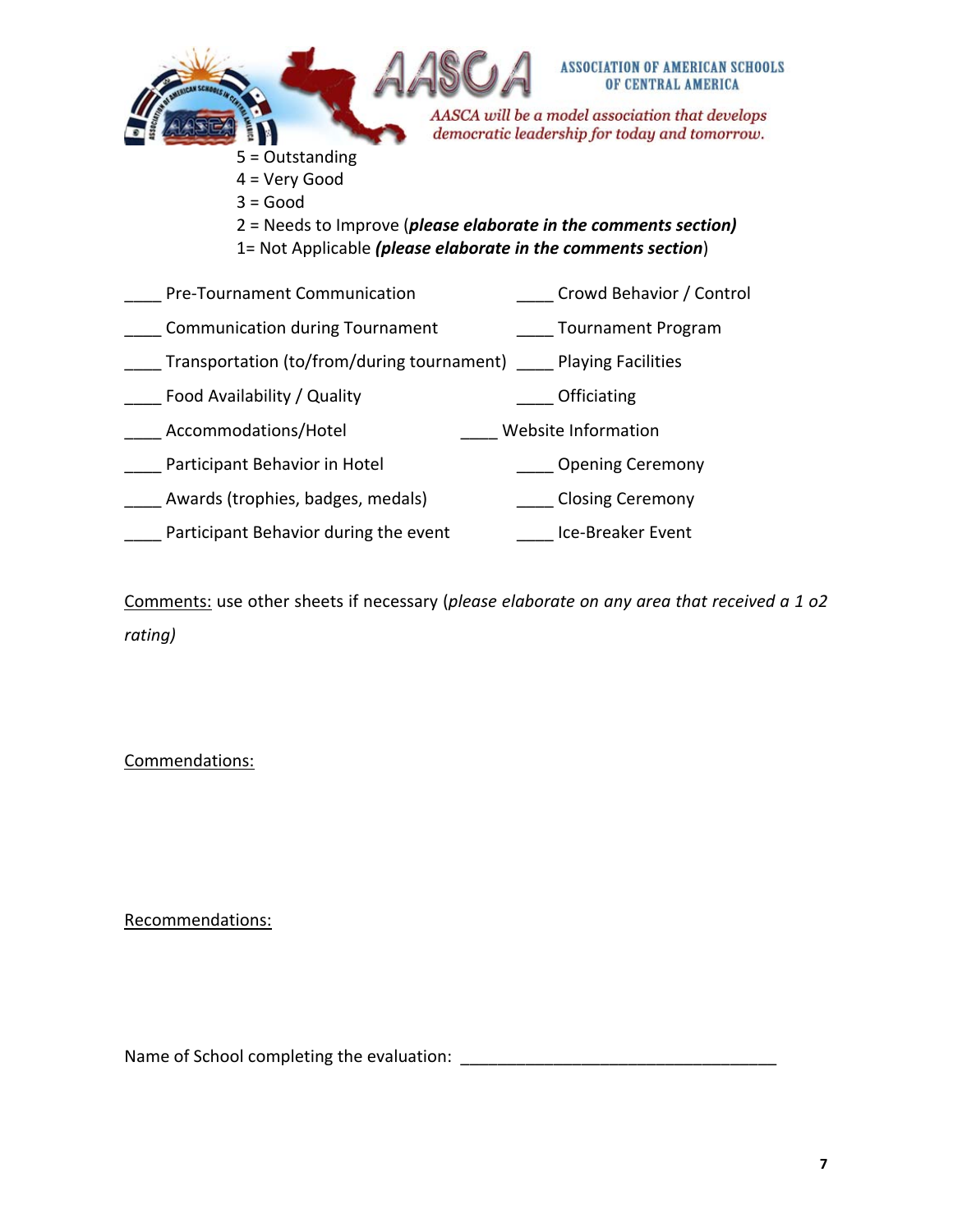

### **AASCA PROTEST FORM AND PROCEDURES**

This form is to be completed by Athletic Directors or duly‐designated School Administrators to file a formal protest concerning an AASCA event. **The only grounds for protest are the misinterpretation of a rule of the sport or of an AASCA rule by an official. No protest concerning the official's judgment during a contest will be accepted.** 

If a coach feels that a referee has misinterpreted a rule, or that an AASCA rule is being misinterpreted or misapplied, then the coach must lodge a protest immediately. The referees, tournament director and opposing coach will meet and attempt to resolve the problem at that time. Should the matter not be resolved satisfactorily, then a protest form should be completed after the game and submitted before the next contest. The host-site General Director along with the Tournament Director and an Athletic Director from another, uninvolved school present, or an uninvolved Coach will meet and make a final and binding decision on the protest.

| Name of School Filing the Protest: |  |
|------------------------------------|--|
|                                    |  |

| Date of the Protest: | Teams Involved: |
|----------------------|-----------------|
|                      |                 |

Specific Misinterpretation of the Rule including the game situation (Use extra paper as needed):

\_\_\_\_\_\_\_\_\_\_\_\_\_\_\_\_\_\_\_\_\_\_\_\_\_ Signature of Submitting Coach

(Do Not Write Below this Line)

Date and Time Protest Received: \_\_\_\_\_\_\_\_\_\_\_\_\_\_\_\_\_\_\_\_\_\_\_\_\_\_\_\_\_\_\_\_\_\_\_\_\_\_\_\_\_\_\_\_\_

Protest Committee Decision:\_\_\_\_\_\_\_\_\_\_\_\_\_\_\_\_\_\_\_\_\_\_\_\_\_\_\_\_\_\_\_\_\_\_\_\_\_\_\_\_\_\_\_\_\_\_\_\_\_

General Director **Contracts** Date

\_\_\_\_\_\_\_\_\_\_\_\_\_\_\_\_\_\_\_\_\_\_\_\_ \_\_\_\_\_\_\_\_\_\_\_\_\_\_\_\_\_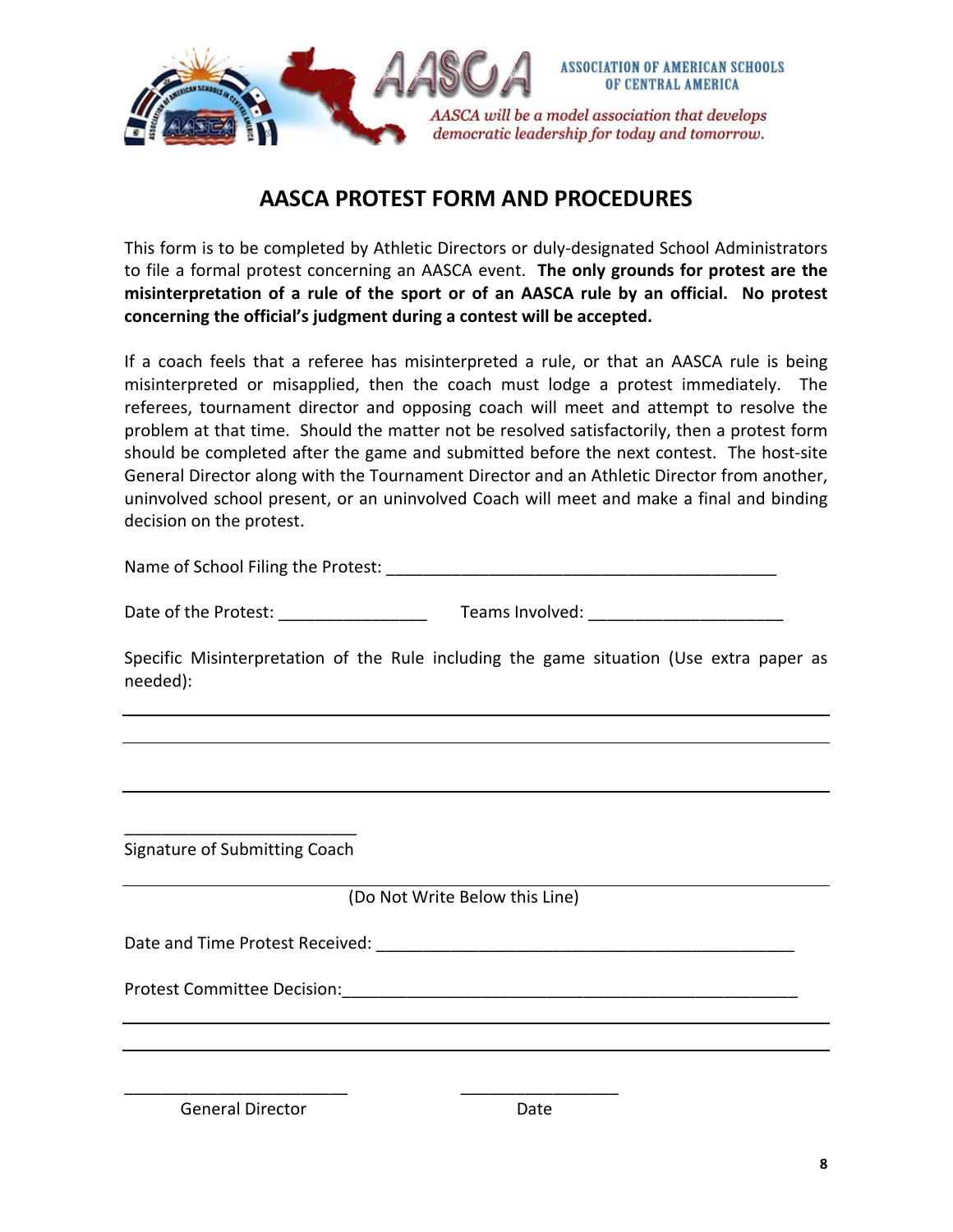

# **INTERNATIONAL TOURNAMENT CHECK LIST DRAFT**

The Athletic Director is responsible for all the outcomes of the AASCA Sports Tournaments. He/she may request help from the different school's areas.

| Committees and / or tasks             | <b>Due dates</b>                  | <b>Administrator responsible:</b>     |
|---------------------------------------|-----------------------------------|---------------------------------------|
| <b>Tournament Invitations</b>         | At least 9 weeks before the event | <b>Athletic Director</b>              |
| Hotels estimates                      | At least 9 weeks before the event | <b>Athletic Director</b>              |
| Trophies & Medals                     | At least 7 weeks before the event | <b>Athletic Director</b>              |
| Water & hydration contacts            | At least 4 weeks before the event | <b>Athletic Director</b>              |
| Suggestions for Games and facilities' | At least 3 weeks before the event | Sport Coordinator &                   |
| Scheduling                            |                                   | Coaches                               |
| Quotes for transportation and sports  | At least 3 weeks before the event | <b>Athletic Director</b>              |
| facilities                            |                                   |                                       |
| Information on were the teams are     | At least 2 weeks before the event |                                       |
| staying (Hotels) & times for teams    |                                   | Athletic Director and / or Activities |
| arrival & departure                   |                                   | Coordinator                           |
| Hospital and medical help coverage    | At least 2 weeks before the event |                                       |
| contacts                              |                                   | <b>Business Office</b>                |
| <b>Hire Referees</b>                  | At least 2 weeks before the event | <b>Athletic Director</b>              |
| Diplomas Design                       | A week before the event           | <b>Reproduction Department</b>        |
| Greet teams                           | Arriving on Wednesday             | Coordinators and coaches              |
| Ice Breaker                           | Wednesday late afternoon          | <b>Student Government</b>             |
| Coaches' Meeting                      | <b>Wednesday Evening</b>          | <b>Athletic Director</b>              |
| First Aid Help                        | From Thursday-Saturday            | School Nurse and helpers              |
| Lunch & snacks                        | From Thursday-Saturday            | Booster Club/ Cafeteria               |
| <b>Transportation Coord.</b>          | From Thursday-Saturday            | AD or Activities Coordinator          |
| <b>School Announcements</b>           | From Thursday-Saturday            | <b>Secretaries and Deans</b>          |
| Media Coverage                        | From Thursday-Saturday            | <b>Marketing Department</b>           |
| <b>Opening Ceremony</b>               | <b>Thursday Morning</b>           | <b>Athletic Director</b>              |
| Posters and pictures                  | <b>Thursday Morning</b>           | <b>Publications Department</b>        |
| <b>Tournament Visors</b>              | From Thursday-Saturday            | <b>Coaching Staff</b>                 |
| Help Statistics & Results             | From Thursday-Saturday            | Coaches                               |
| Diplomas                              | Before closing ceremony           | <b>Reproduction Department</b>        |
| <b>Awards Ceremony</b>                | <b>Saturday Evening</b>           | <b>Athletic Director</b>              |
| Closing Dance (D.J.)                  | <b>Saturday Evening</b>           | Athletic Director, Coaches,           |
|                                       |                                   | School Administrators.                |
| Send information on final standings   | At least a week after the event.  | <b>Athletic Director</b>              |
| and results (memoria)                 |                                   |                                       |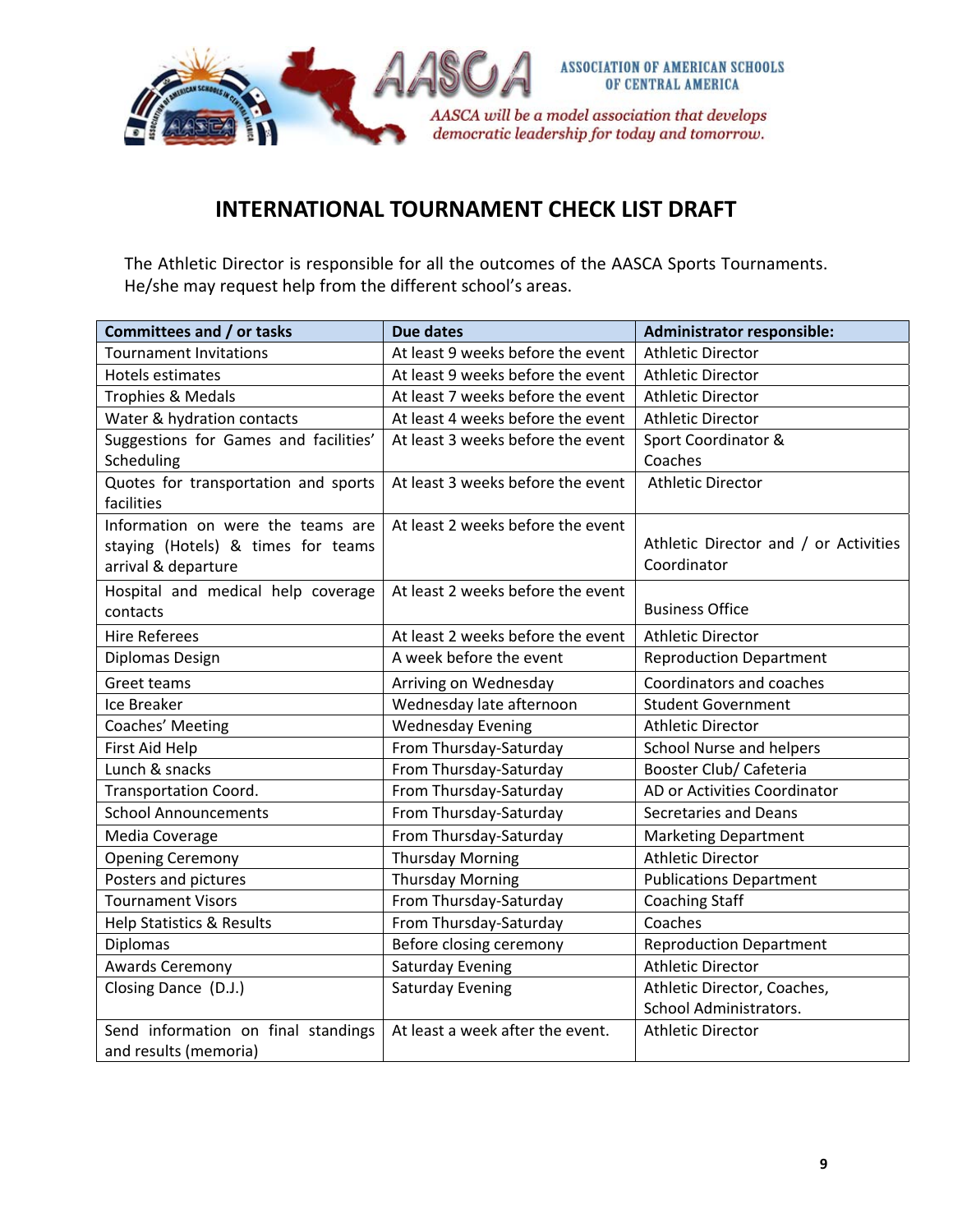

### *This form is to be completed by Athletic Directors or duly designated School Administrators to file a formal request concerning variation from the usual procedures of an AASCA event.*

If an Athletic Director or duly‐designated School Administrator feels they have cause to fail to meet the AASCA expectation for full participation in all aspects of an AASCA event, they must complete and submit this form to the onsite General Director. The decision of the onsite General Director on the request is binding and final. Failure to follow these procedures and abide by the decision of the onsite General Director will result in the suspension of participation by the school involved from AASCA athletic events for a period of one calendar year.

Name of School Requesting Variation:

| Date of the Request: | Teams Involved: |
|----------------------|-----------------|
|                      |                 |

Specific Request and Its Justification:

\_\_\_\_\_\_\_\_\_\_\_\_\_\_\_\_\_\_\_\_\_\_\_\_\_ Signature of Submitting Administrator

(Do Not Write Below this Line)

| Date and Time Received: Name of the Second State and Time Received: |    |     |        |         |
|---------------------------------------------------------------------|----|-----|--------|---------|
| Decision<br>Director:                                               | οf | the | Onsite | General |
|                                                                     |    |     |        |         |

\_\_\_\_\_\_\_\_\_\_\_\_\_\_\_\_\_\_\_\_\_\_\_\_\_\_\_\_\_ \_\_\_\_\_\_\_\_\_\_\_\_\_\_\_\_\_\_\_\_ General Director **Date**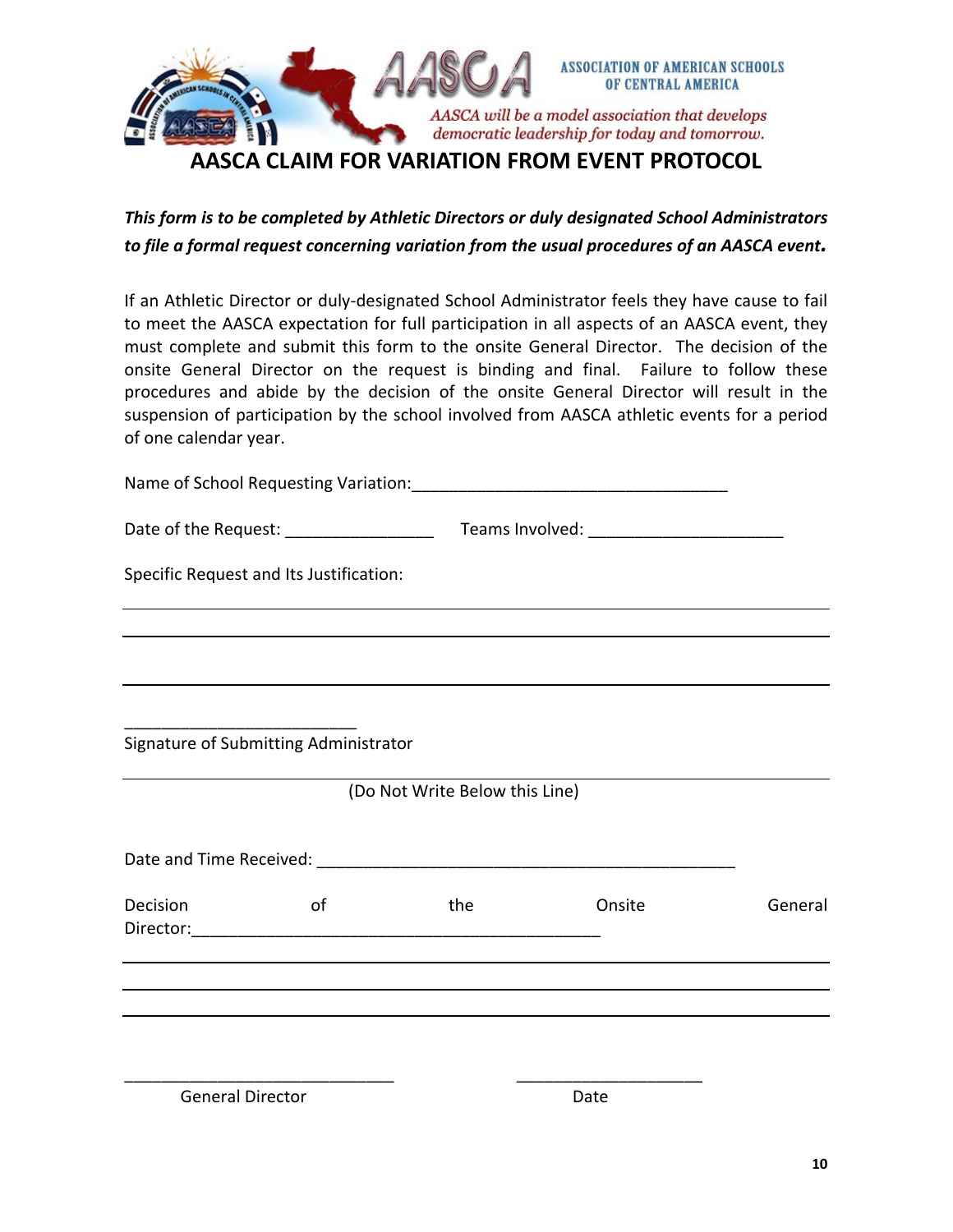

# **AASCA STUDENT‐ATHLETE CODE OF CONDUCT**

I hereby accept my responsibility for participation in AASCA Athletics by following the rules in this STUDENT‐ATHLETE code of conduct:

- I will display good sportsmanship at every game and practice.
- I will do my best at every game.
- I will show my coaches courtesy by listening and learning from them.
- I will treat my coaches, other student‐athletes, officials and spectators with respect and I will expect to be treated accordingly.
- I will follow the specific sports practice rules and guidelines.
- I will shake hands with the other student‐athletes competitors before and after the games (regardless of the final result)
- I will encourage my parents to be involved in a positive, respectful manner with my team in some capacity because it is important to me.
- I will remember that participating in sports is an opportunity to learn and have fun.
- I am a team player and will commit myself to the team, the sport and full tournament participation/ regulations.

Signed:\_\_\_\_\_\_\_\_\_\_\_\_\_\_\_\_\_\_\_\_\_\_\_\_\_\_\_\_\_\_\_\_\_\_\_\_\_ Grade level:\_\_\_\_\_\_\_\_

Student Athlete name and signature

Signed: \_\_\_\_\_\_\_\_\_\_\_\_\_\_\_\_\_\_\_\_\_\_\_\_\_\_\_\_\_\_\_\_\_\_\_\_\_ Date\_\_\_\_\_\_\_\_\_\_\_\_\_\_\_\_\_\_\_

Parent as witness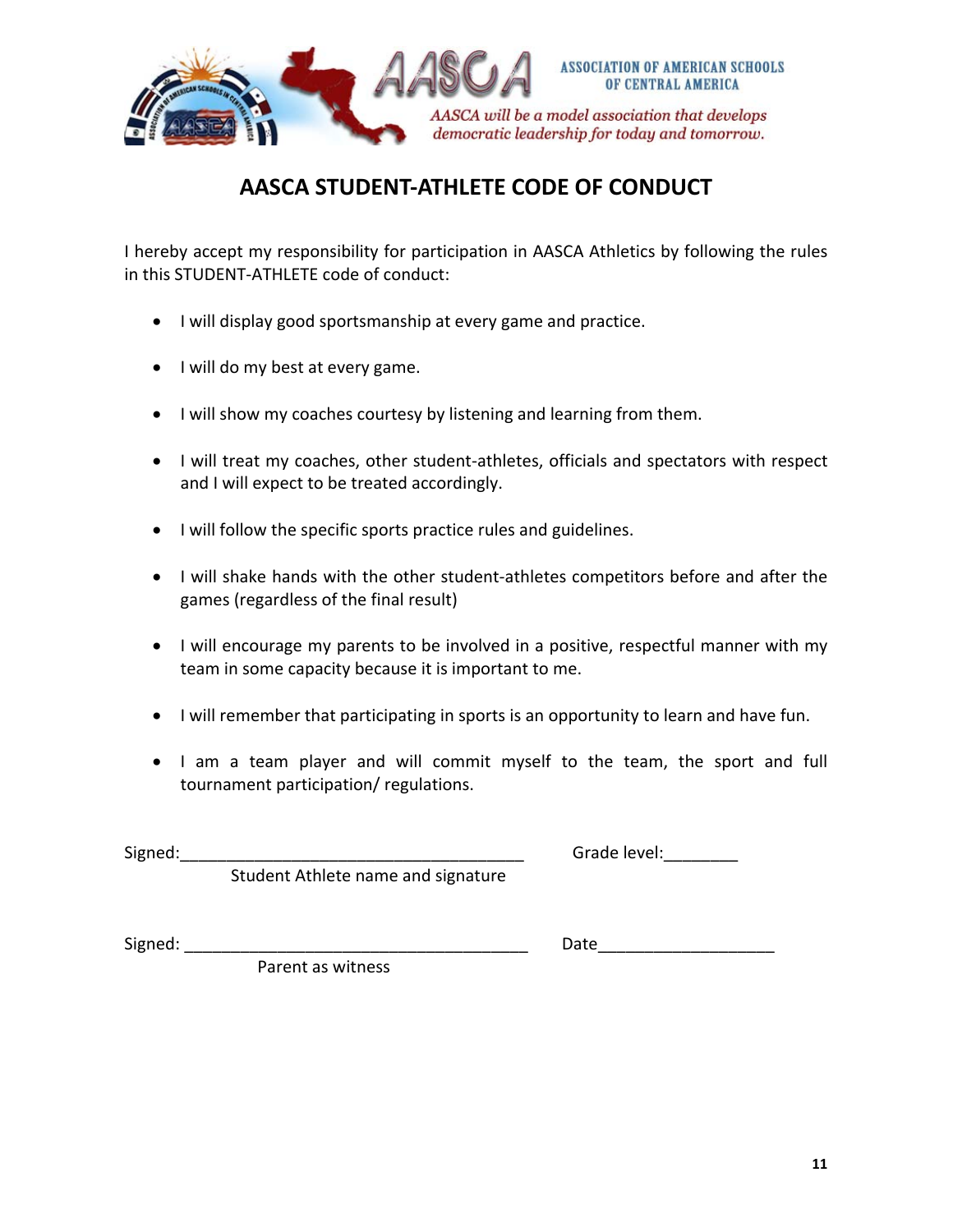

### **PRE‐GAME PROTOCOL**

Ladies and gentleman,

Welcome to the game # \_\_ of the AASCA \_\_\_\_\_\_\_\_\_\_\_\_\_\_\_\_Tournament between \_\_\_\_\_\_\_\_\_\_\_\_\_\_\_\_\_\_ and \_\_\_\_\_\_\_\_\_\_\_\_\_\_\_\_\_\_\_\_

We ask you to please respect the players and the referees' calls by showing a high level of sportsmanship.

We hope you enjoy the game.

Thank You.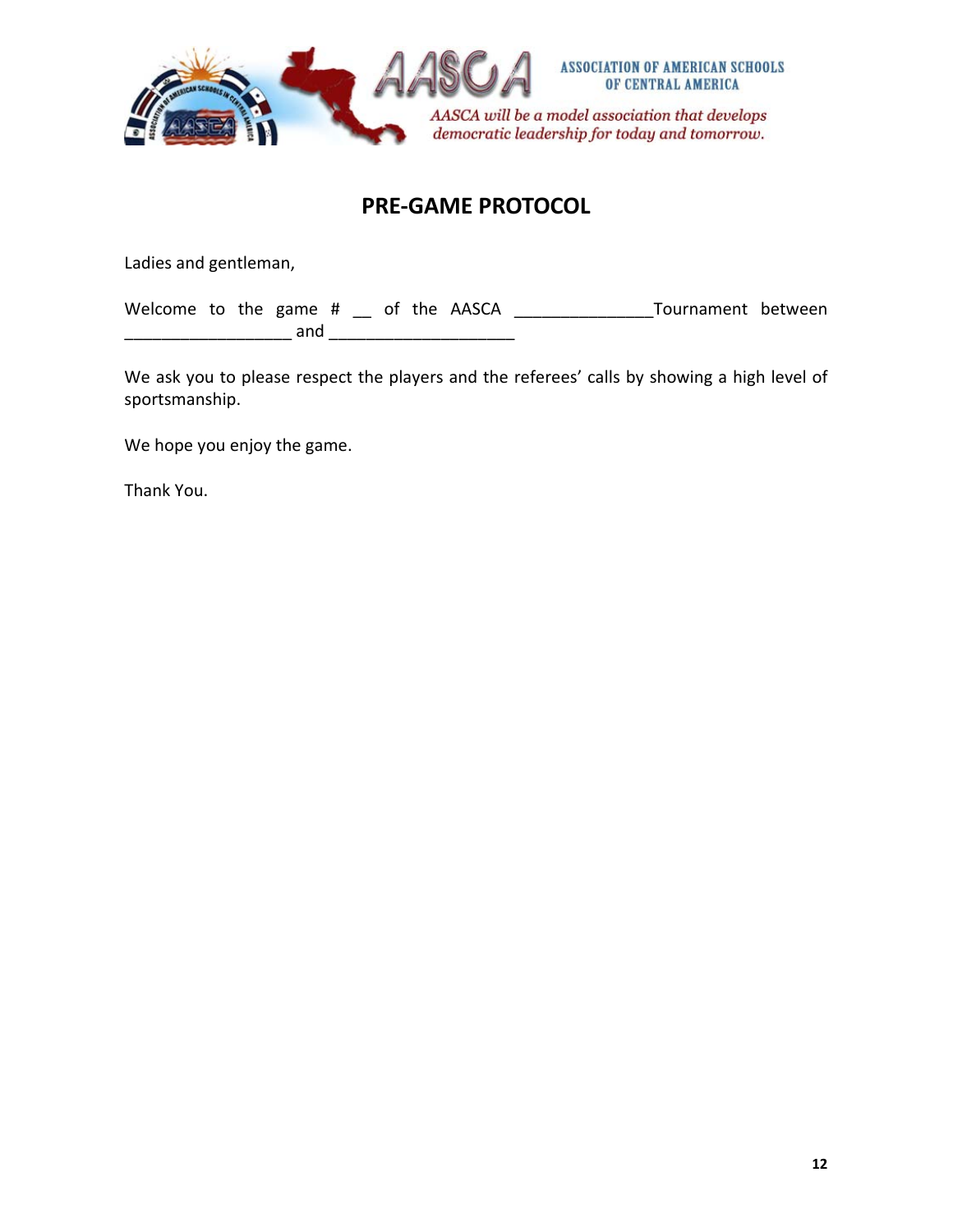

The afternoon session was devoted to discuss some technical aspects.

- Importance of trust and support among AASCA colleagues.
- Procedures to clearly inform athletes, coaches and parents about the AASCA goals. (reflected in the Mission of AASCA sport events). It was suggested that the codes of conducts for athletes, coaches and parents should be placed on the AASCA web site.
- Importance of encouraging sportsmanship at all times. (Pre-game protocol). Fliers and brochures need to be given out to spectators to guarantee that everyone is aware of AASCA rules and elementary rules of conduct.
- Make sure all of our coaches are aware of AASCA rules and procedures. (Winning at any cost is unacceptable)
- A tournament evaluation form was developed at is to be filled in by ADs after the closing ceremonies.
- Decided that ice breakers should not include activities that set an aggressive tone for the tournament but also should not include activities that put players at risk. Some activities could include i.e. gift exchanges.
- Playing sites atmosphere and tournaments emphasis must be oriented more towards sharing, experiencing and making friends
- A group of mentors was created to help those ADs who are to organize an event for the first time or to guide new AD on what AASCA is, its goals, its history, etc. These names are to be placed in the AASCA web site for reference along with their e‐mails. Pablo Sánchez (Colegio Maya) , Juan Santamaría (Internacional Sanpedrana), Raquel Rodríguez (Americana de el Salvador), Julio Porras ( Marian Baker), Larry quinn ( Balboa Academy), Oswaldo Ortiz ( Americana de Nicaragua). This point is to be approved by Directors.
- Agreed that Directors and ADs are the directly responsible for the organization of the tournament, not the parents
- Parents can continue attending the inauguration and closing ceremonies as long as they follow the AASCA rules and the Code of conduct.. The organizing committee should guarantee that enough space for athletes, coaches and parents and guests is available in these ceremonies.
- Update the AASCA rules and regulations and place them on the AASCA web site.
- Referees. Make all the efforts to hire the best referees. Ask the officials to make rotations so in every game referees are fresh enough and be able to perform well. The on-site AD will meet with referees at the end of the day on Thursday and Friday to evaluate the matches up to that time.
- The on-site AD is to receive from all the guest ADs, signed copies of the parents, coaches and students code of conduct.
- Joani Cornejo from American International School (Costa Rica) asked ADs to think about the possibility to have future AASCA mixed tournaments in which for example a female volleyball tournament plays at the same time as the boys soccer